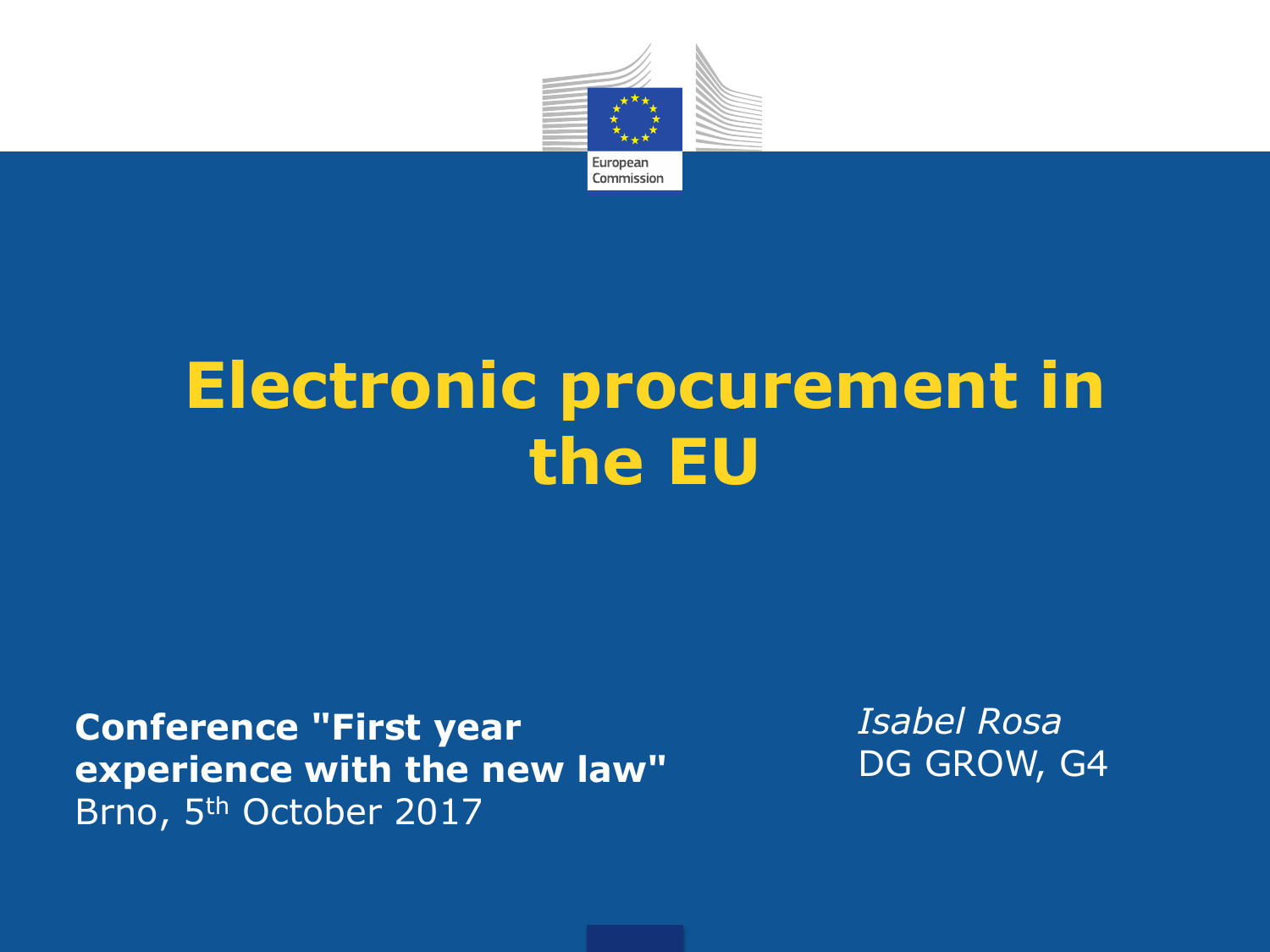

#### **Agenda**

- 1. The common e-PP framework in EU
- 2. Services provided by the Commission: TED, ESPD and e-Certis
- 3. The state of play in EU
- 4. Future vision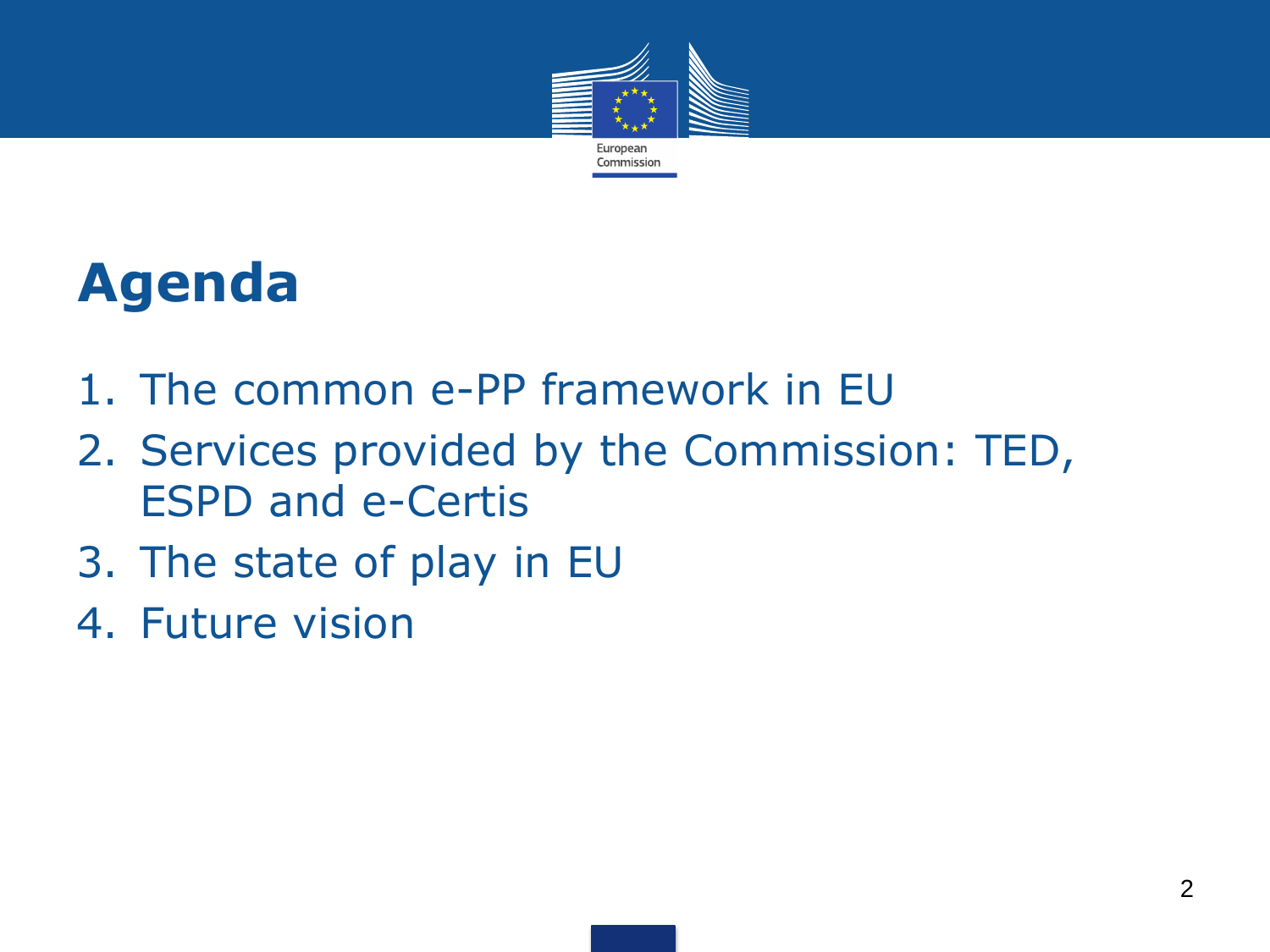

## **1. The common e-PP framework in EU**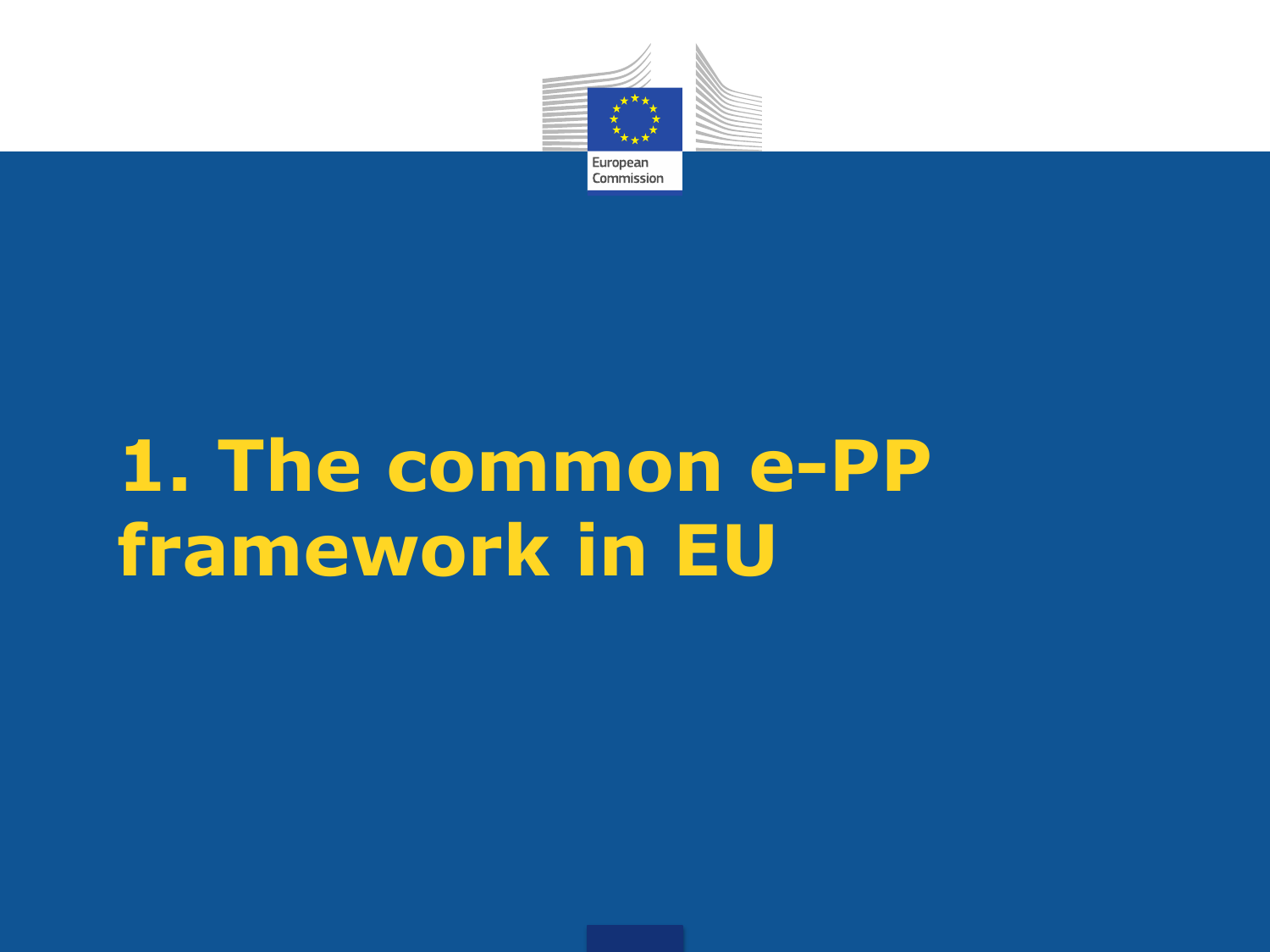

#### **Four new directives on public procurement**

**Public Contracts** 2014/24/UE

Utilities 2014/25/UE **Concessions** 2014/23/UE

eInvoice 2014/55/UE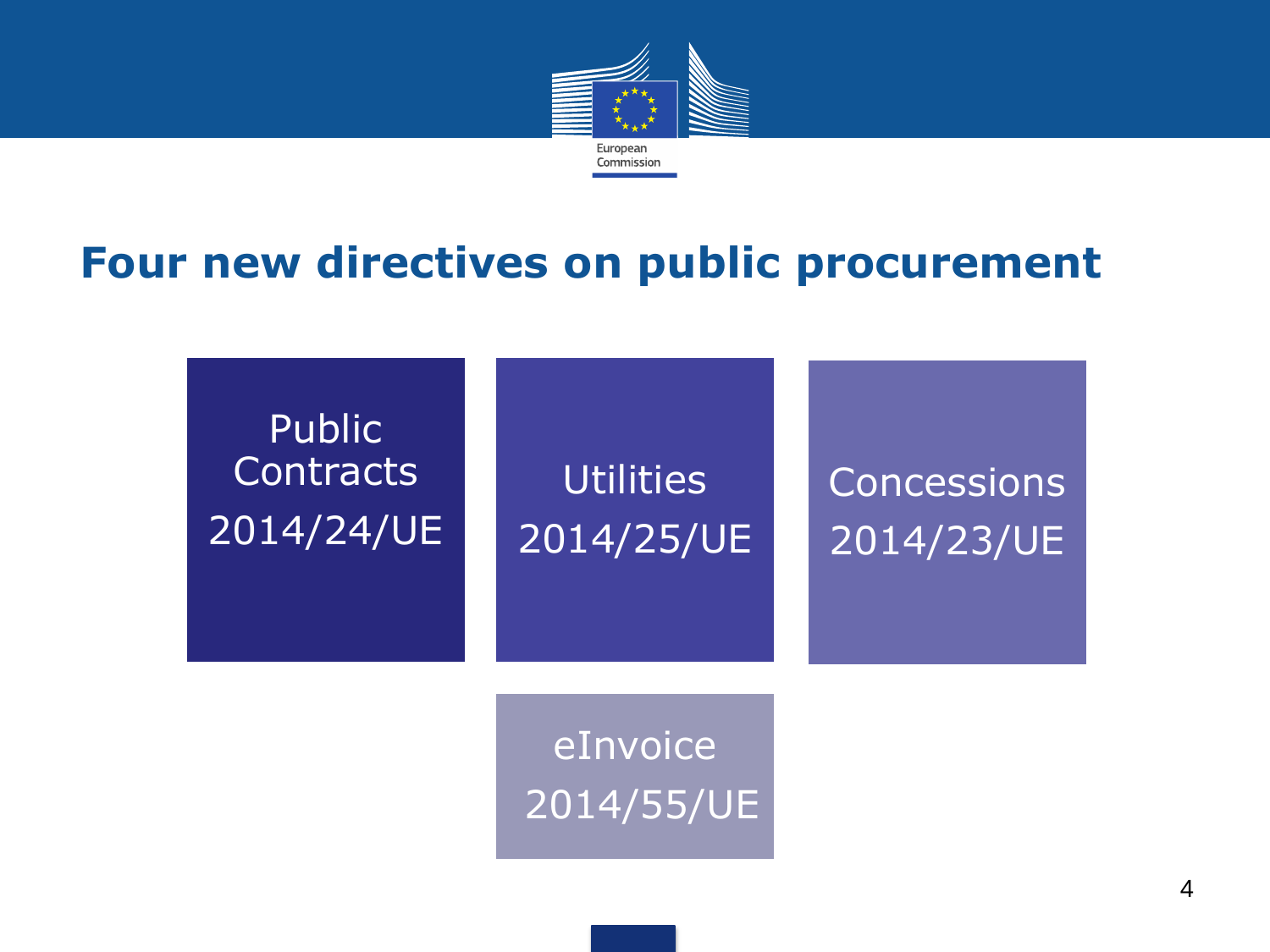

#### **Time scope for the E-Proc milestones**

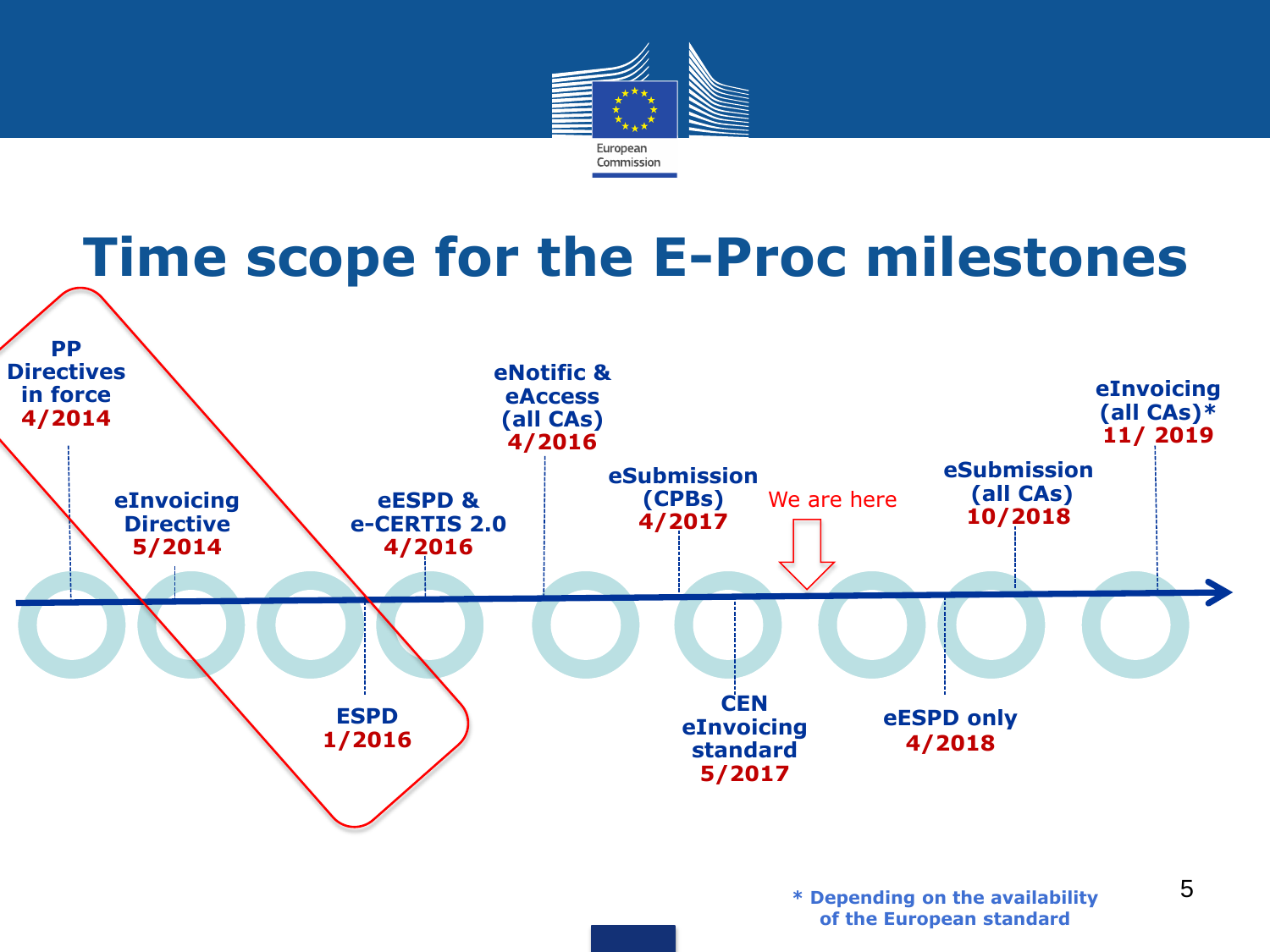

## **Milestones and the process life cycle**



6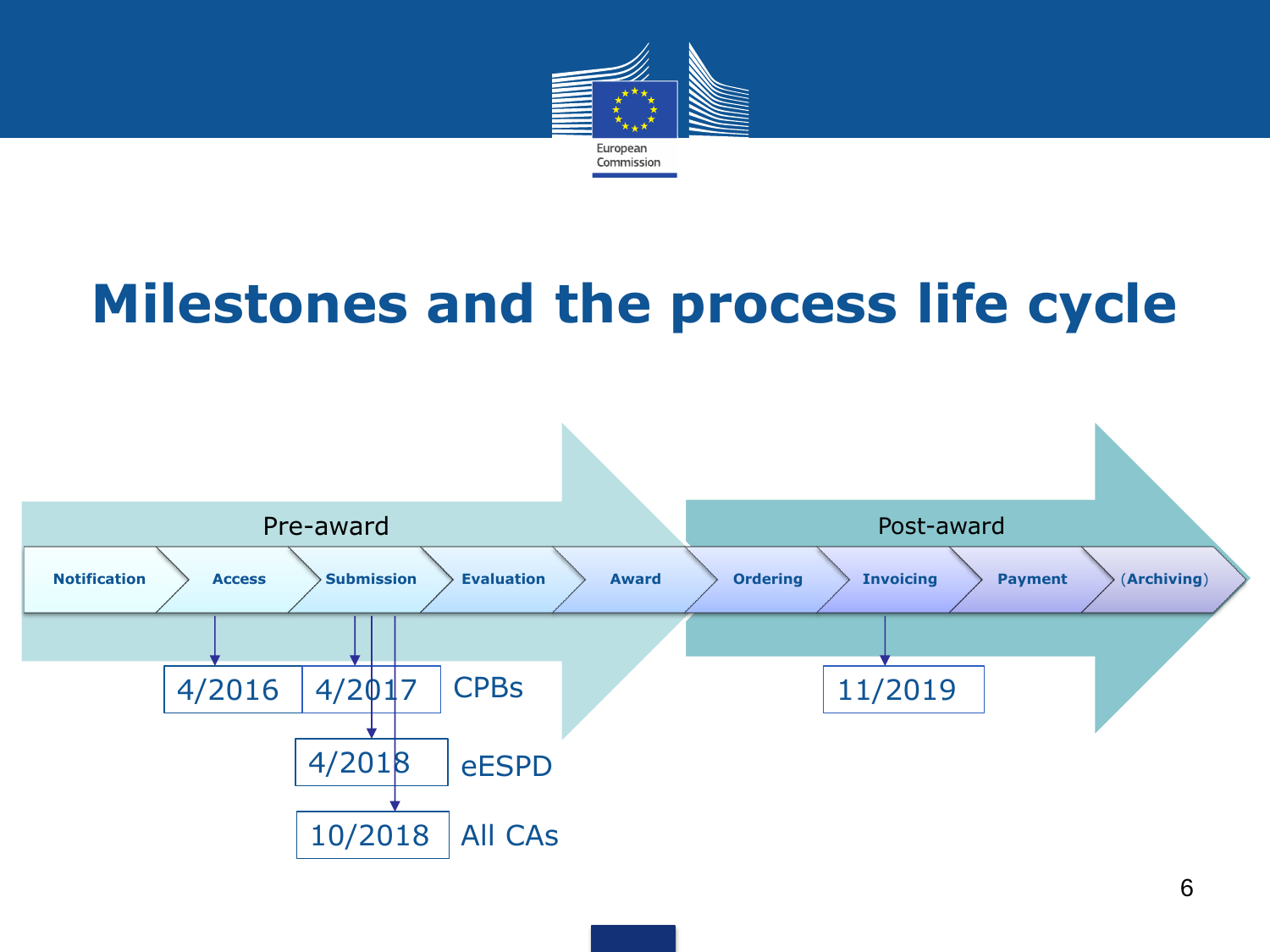

# **2. Services provided by the Commission: TED, ESPD and e-Certis**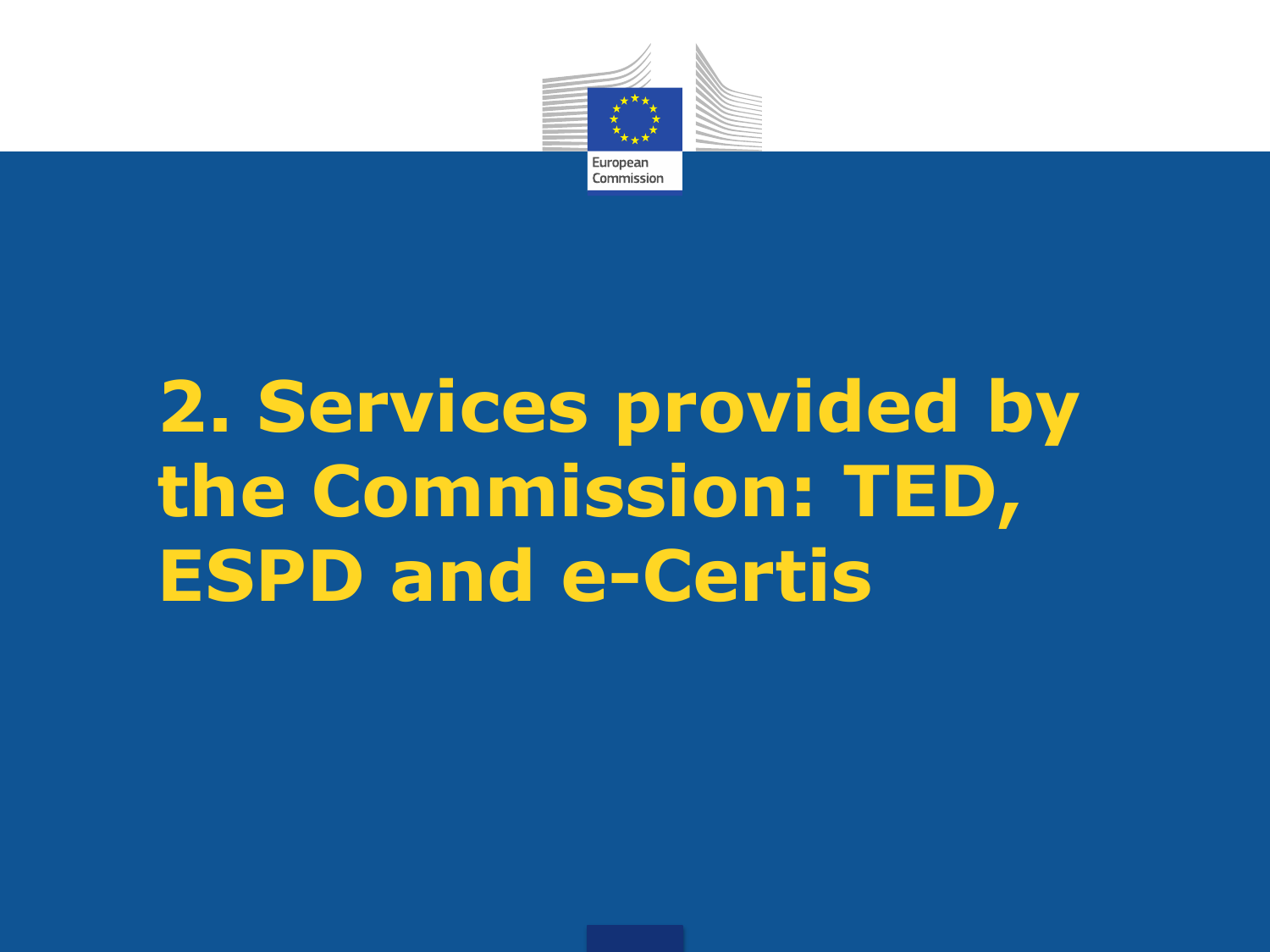



**E-Certis -** online database that lists these eligibility criteria and the means of proof. https://ec.europa.eu/growth/tools-databases/ecertis/

**e-ESPD** (European Single Procurement Document) – a structured self-declaration https://ec.europa.eu/tools/espd (Transition solution until April 2019)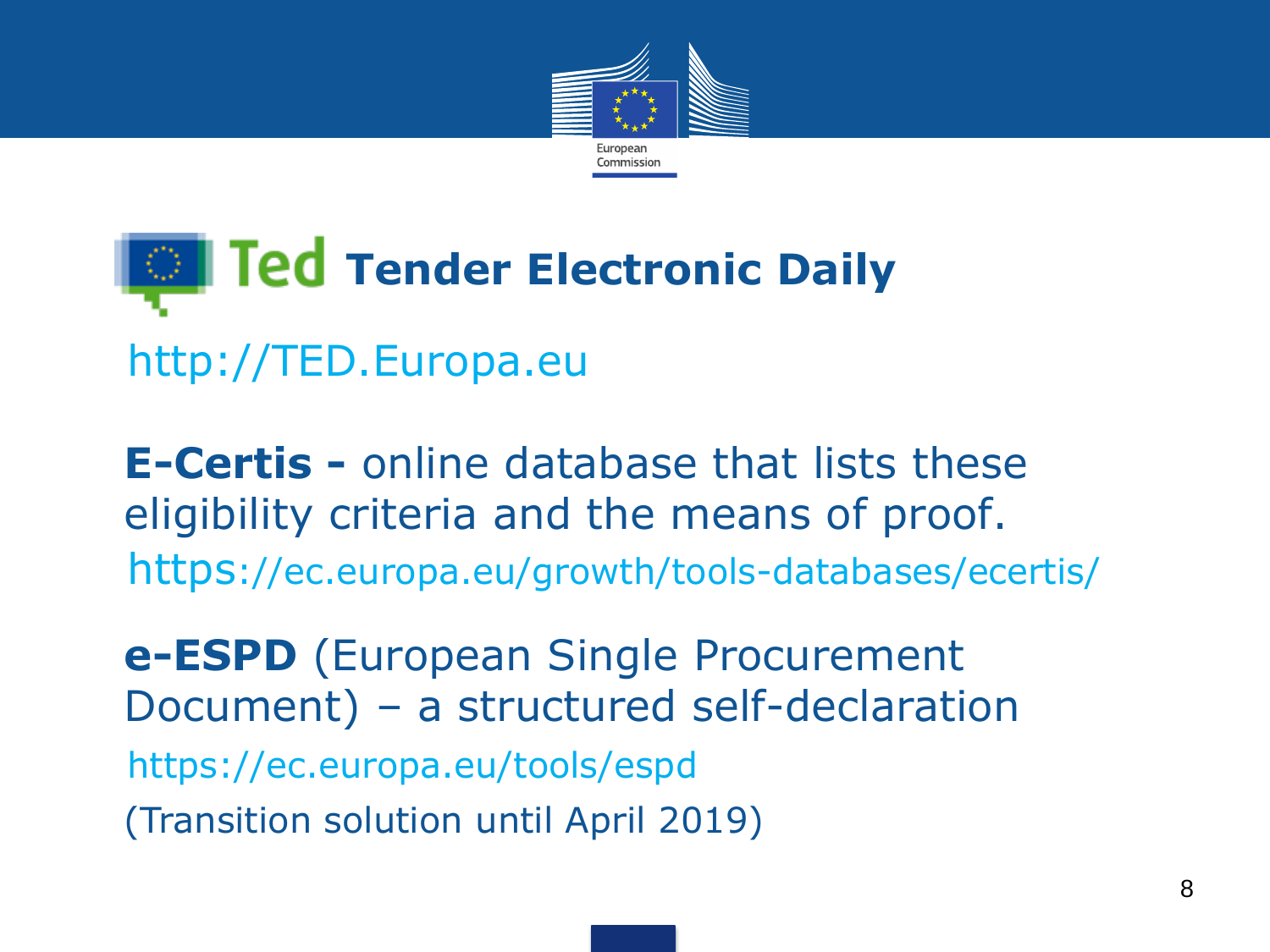

# **3. The state of play in EU**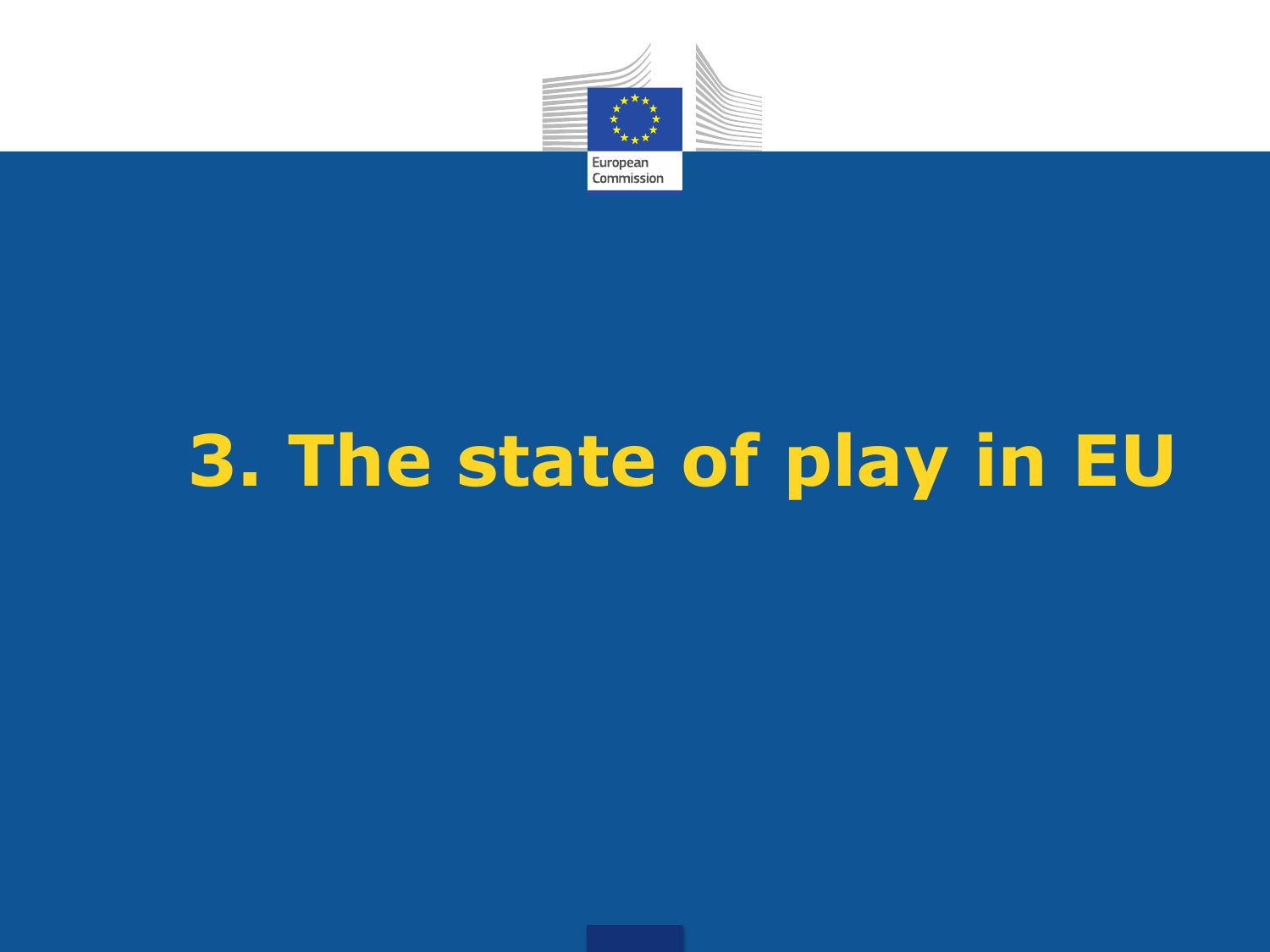

#### **E-Proc survey**

- Launched in Summer 2016
- The survey covered 7 topics
- Answers from 27 MSs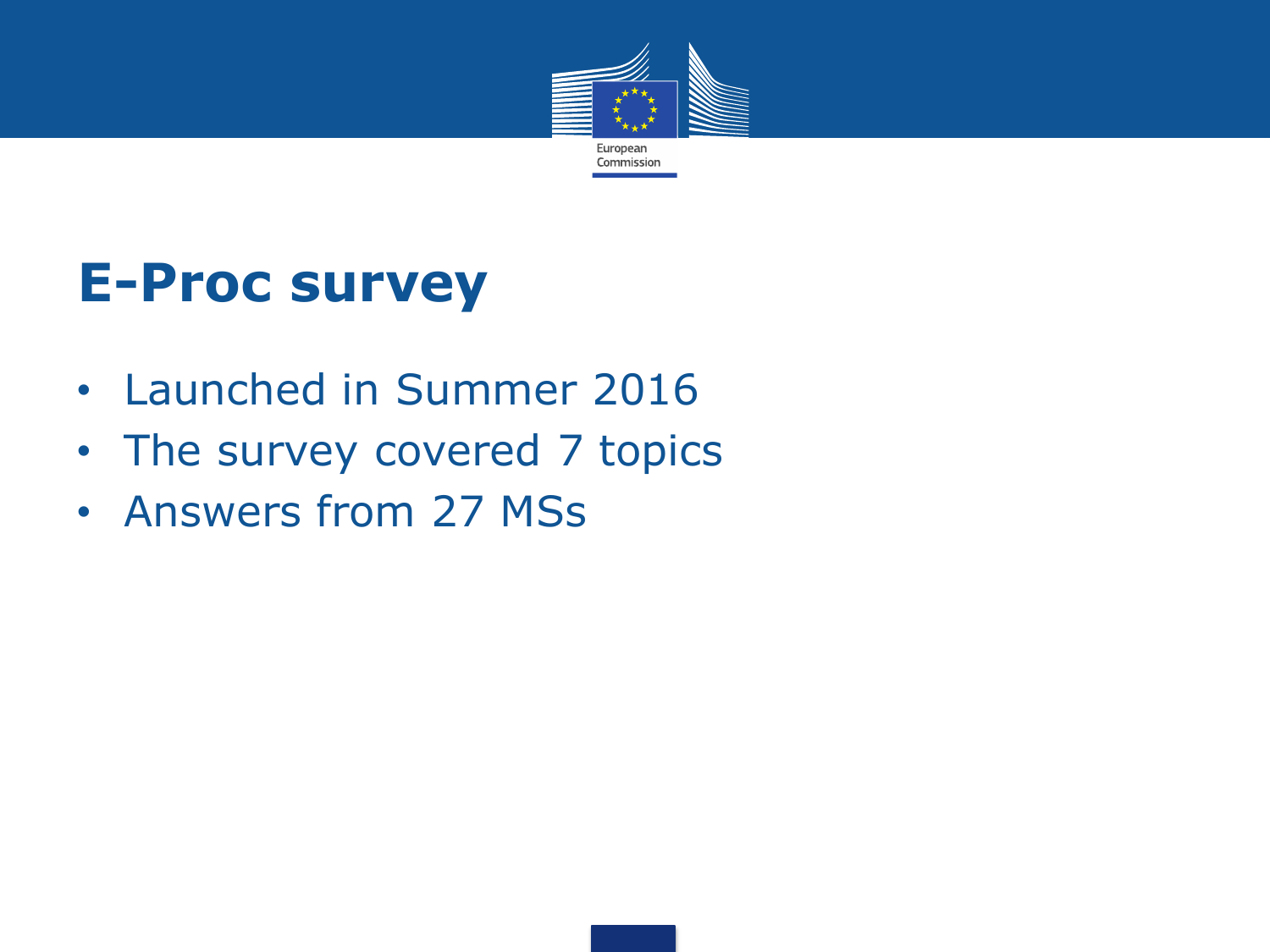

## **Digitised public procurement phases**

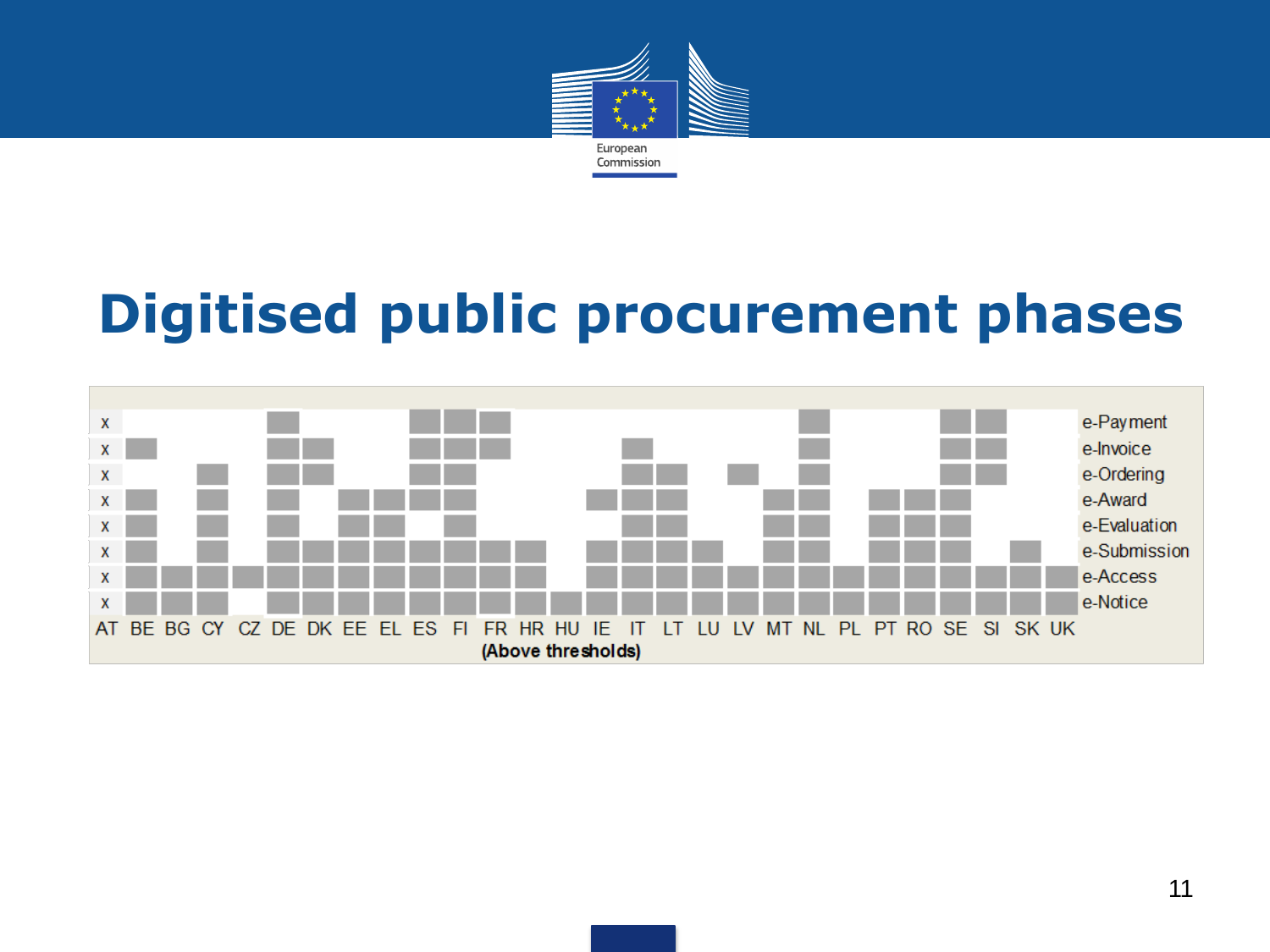

#### **Process Maturity**

Number of e-Proc Stages



CZ HU BG PL UK HR LU LV SK IE DK EE EL FR MT PT RO SI BE CY LT ES IT DE FI NL SE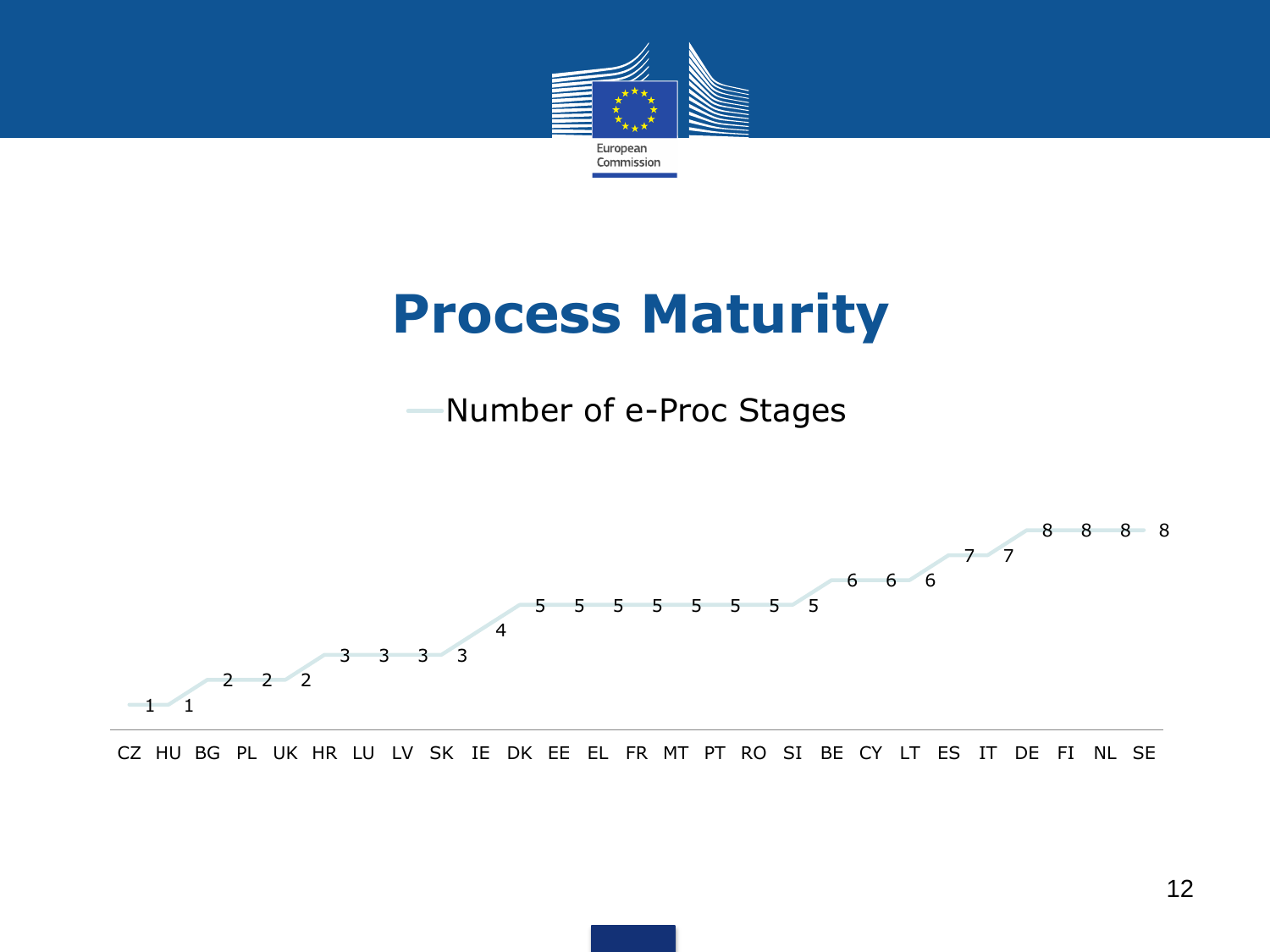

#### **e-Procurement functionalities**

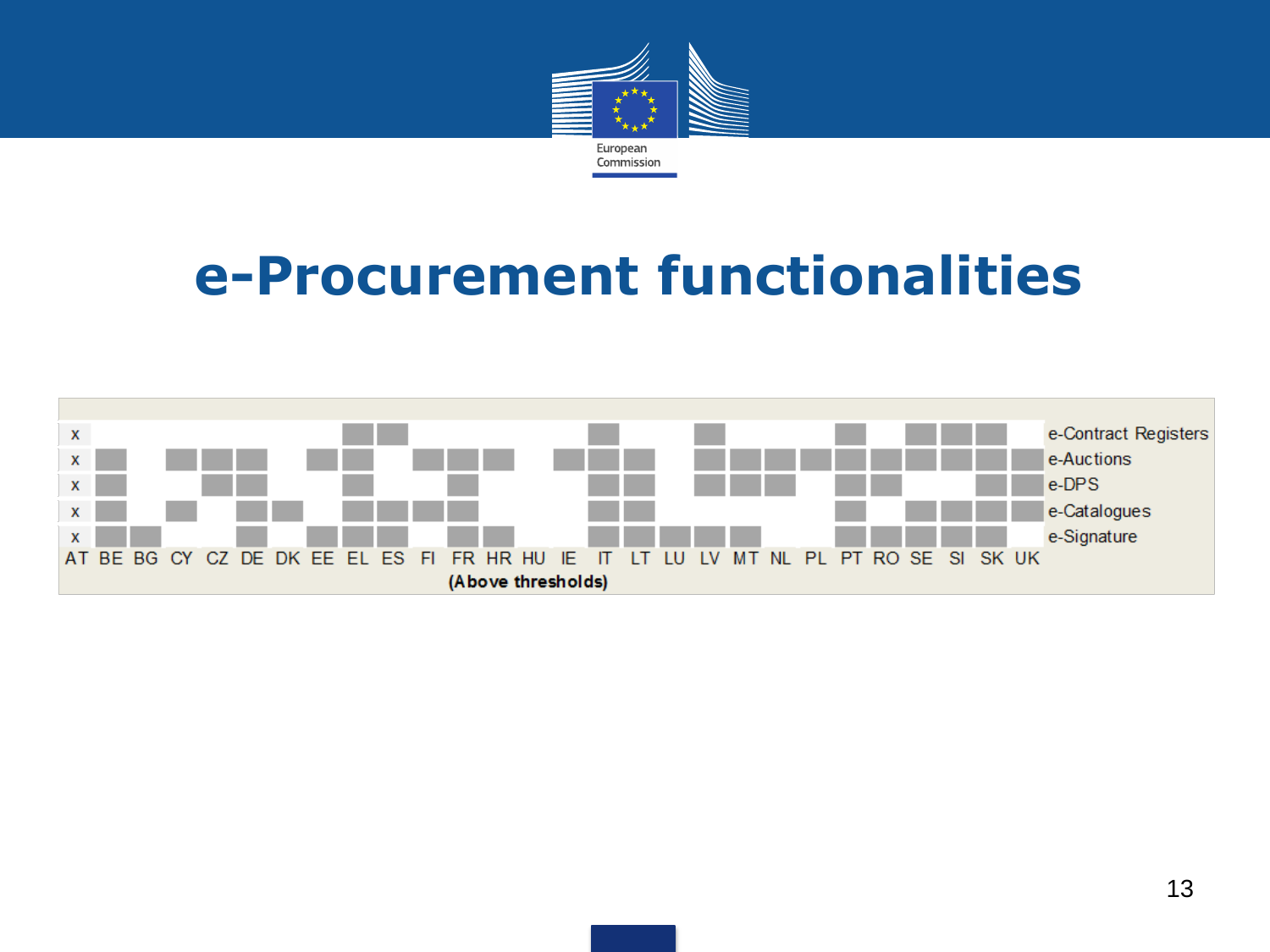

#### **Tools/Functions Maturity**

#### Number of e-Proc tools/functions

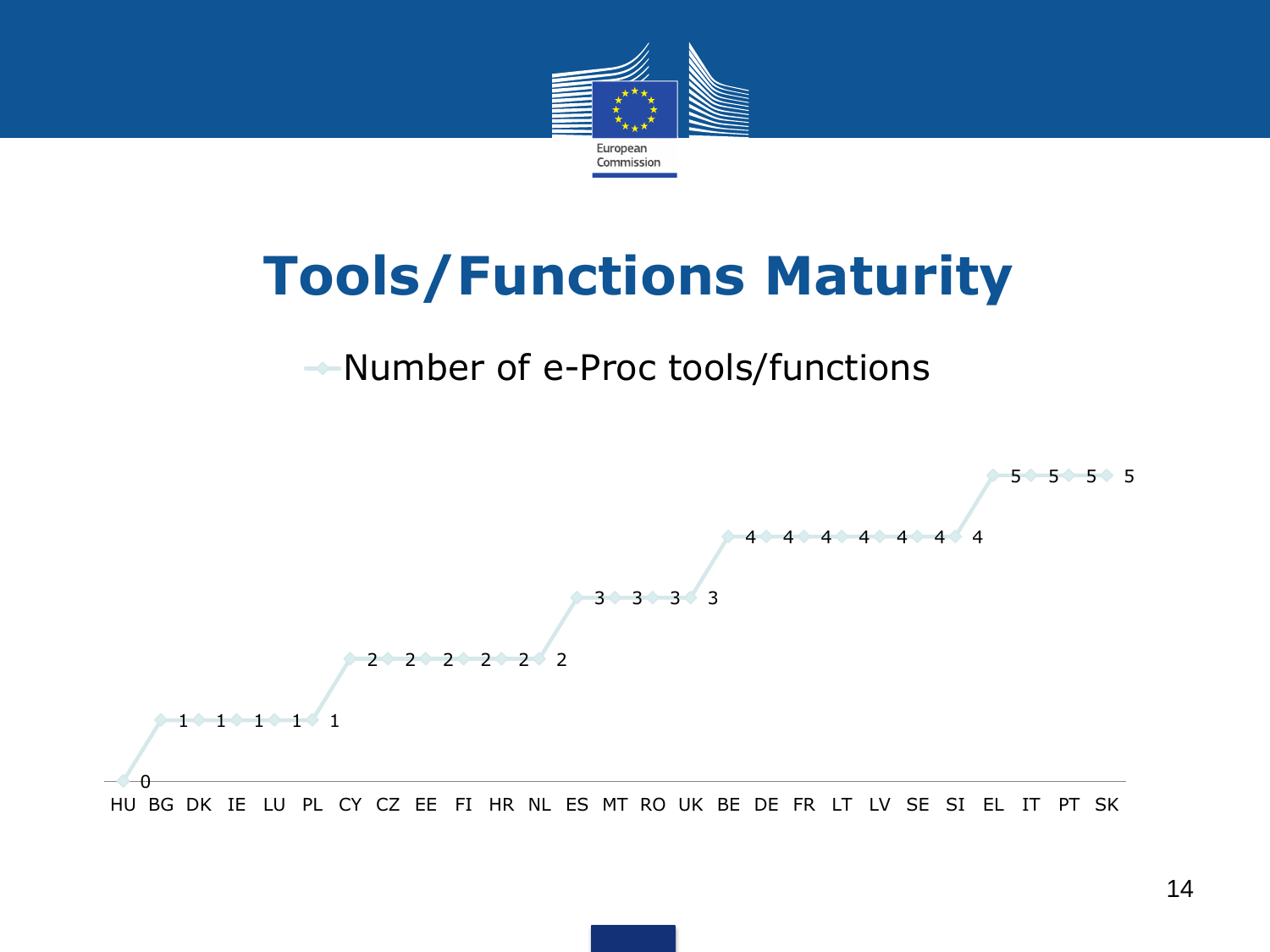

## **National registers of suppliers**

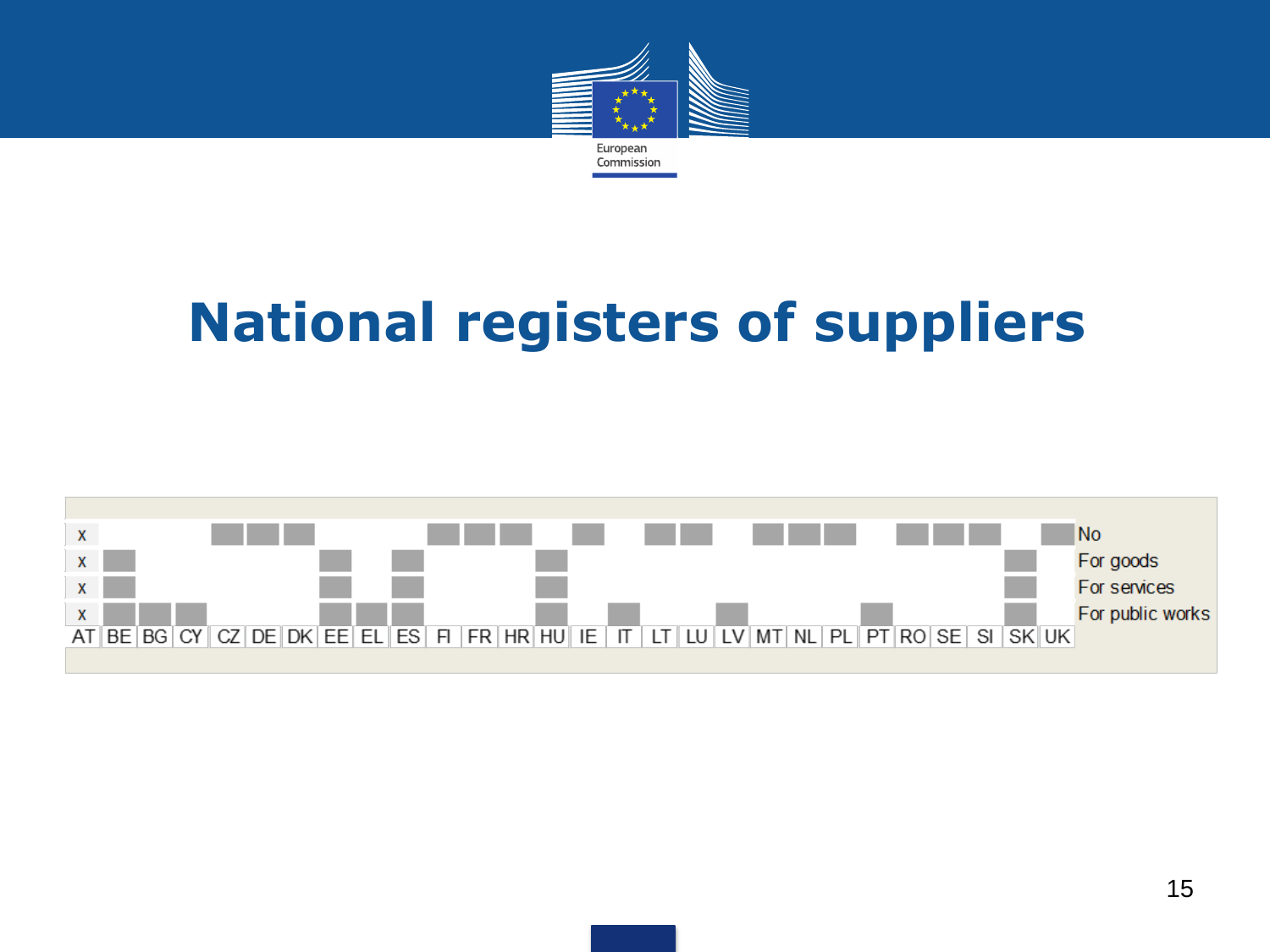

#### **National business model**

#### **Single v.s. Multiple Platform**

■ Several Platforms <br>
■ National Platforms National Platform procured or developed by the State

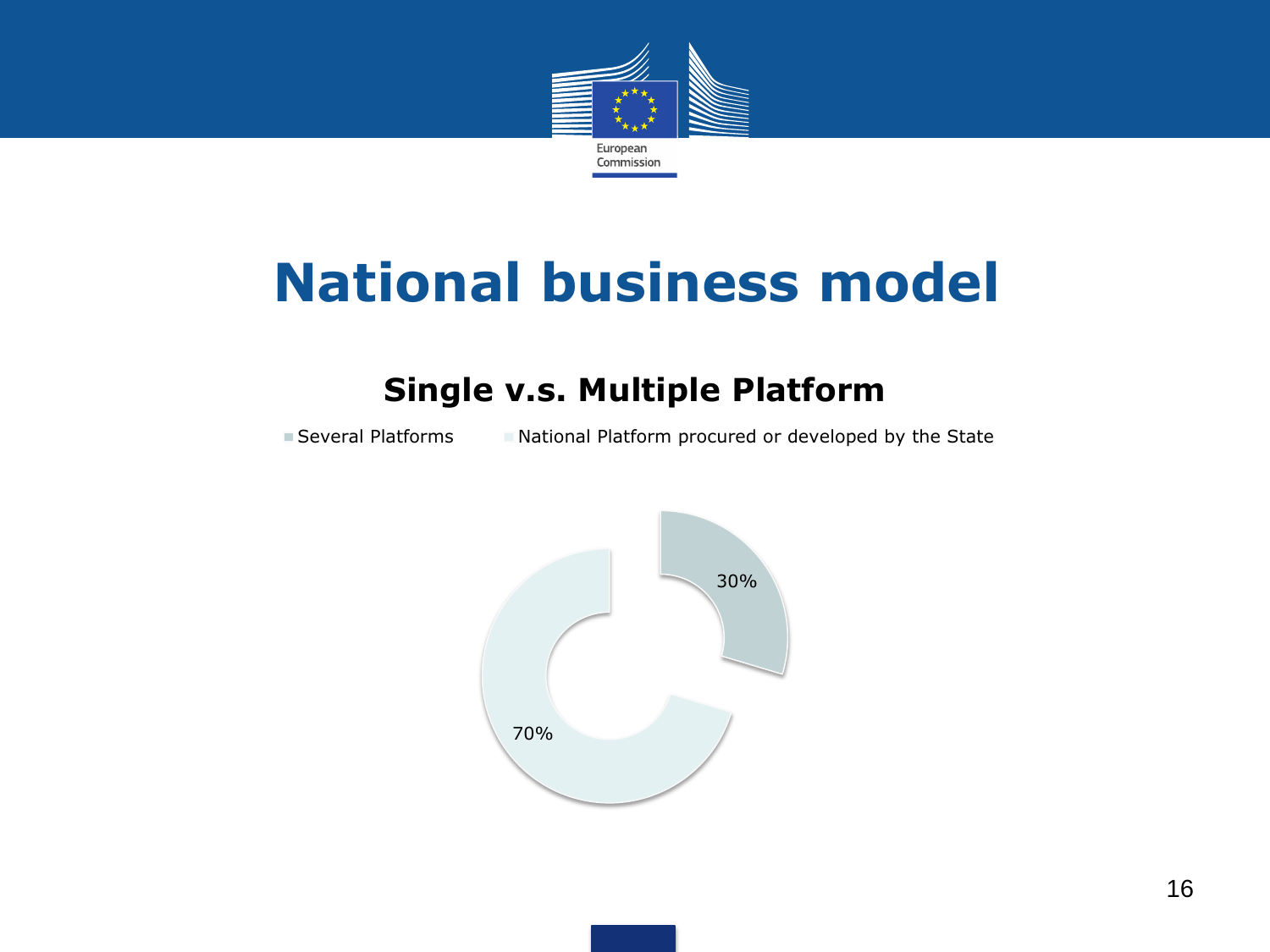

## **4. Future vision**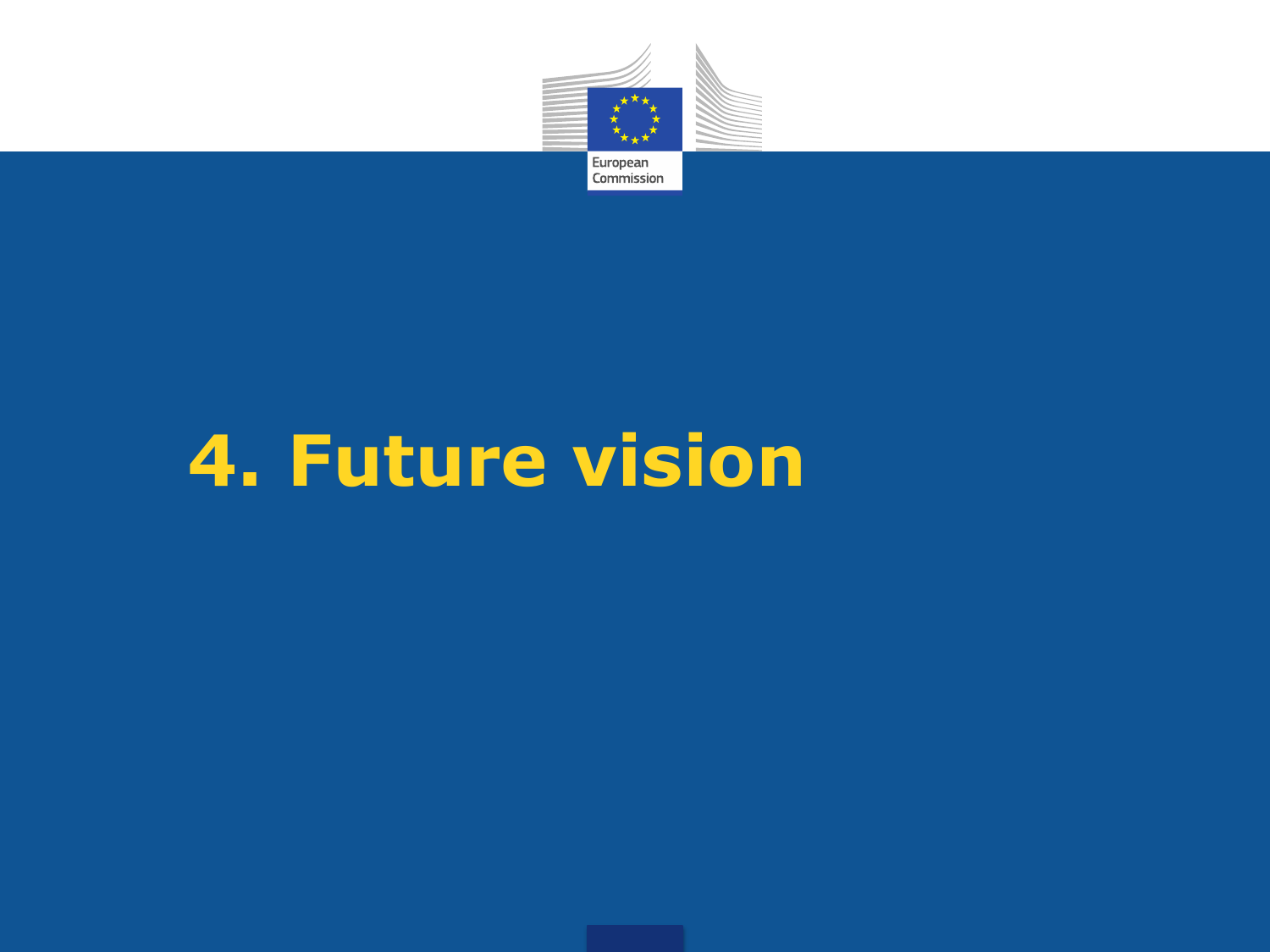

### **MSs systems evolution**

- Integration with EU systems/solutions
	- **E-Senders to TED**
	- **Developing National eESPD solutions**
	- **Integrate e-Certis with e-Procurement Systems**
- Digital transformation of the national systems
- Moving to a data-driven policy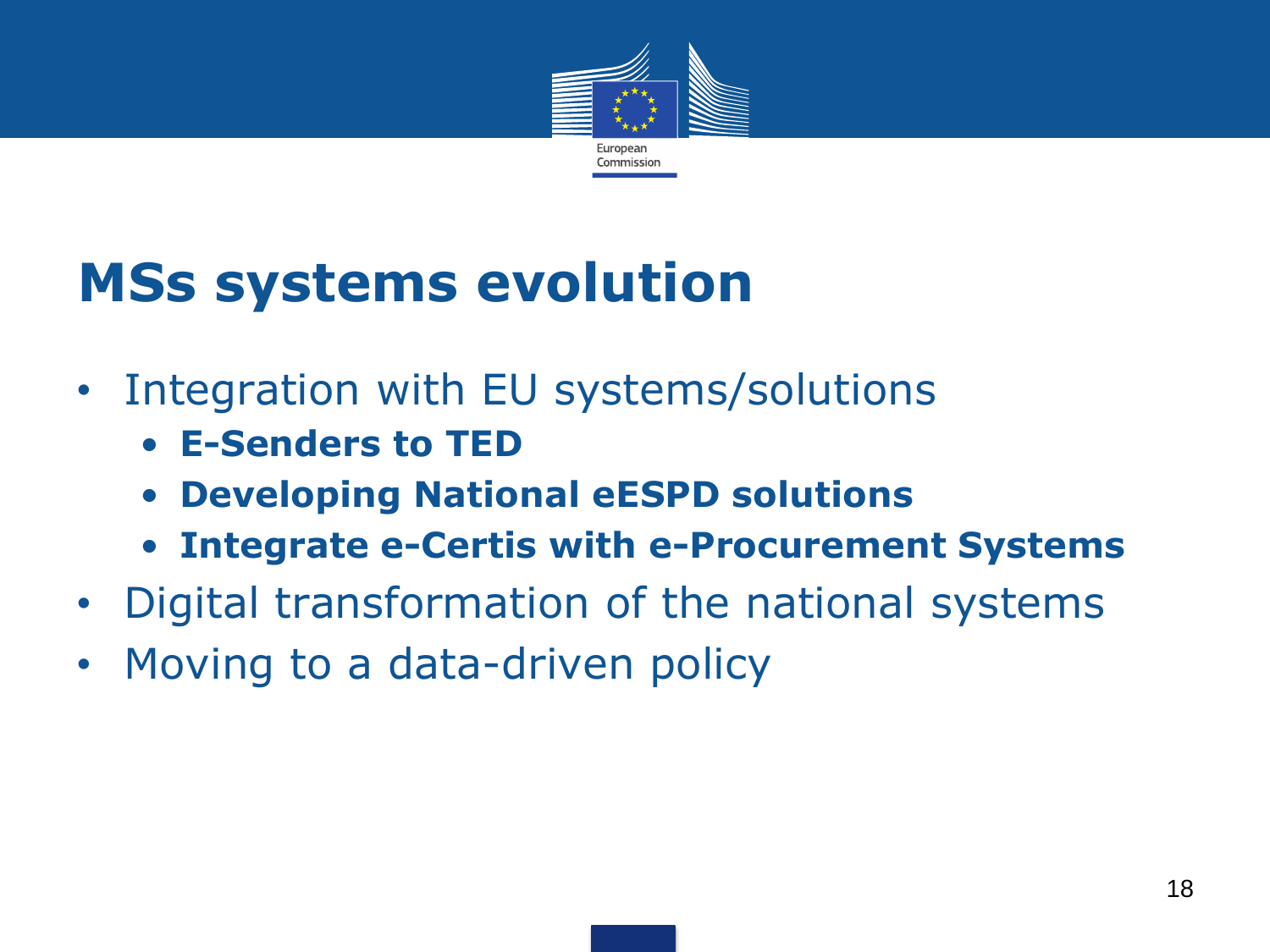

#### **OOP in EU-wide PP**



National registers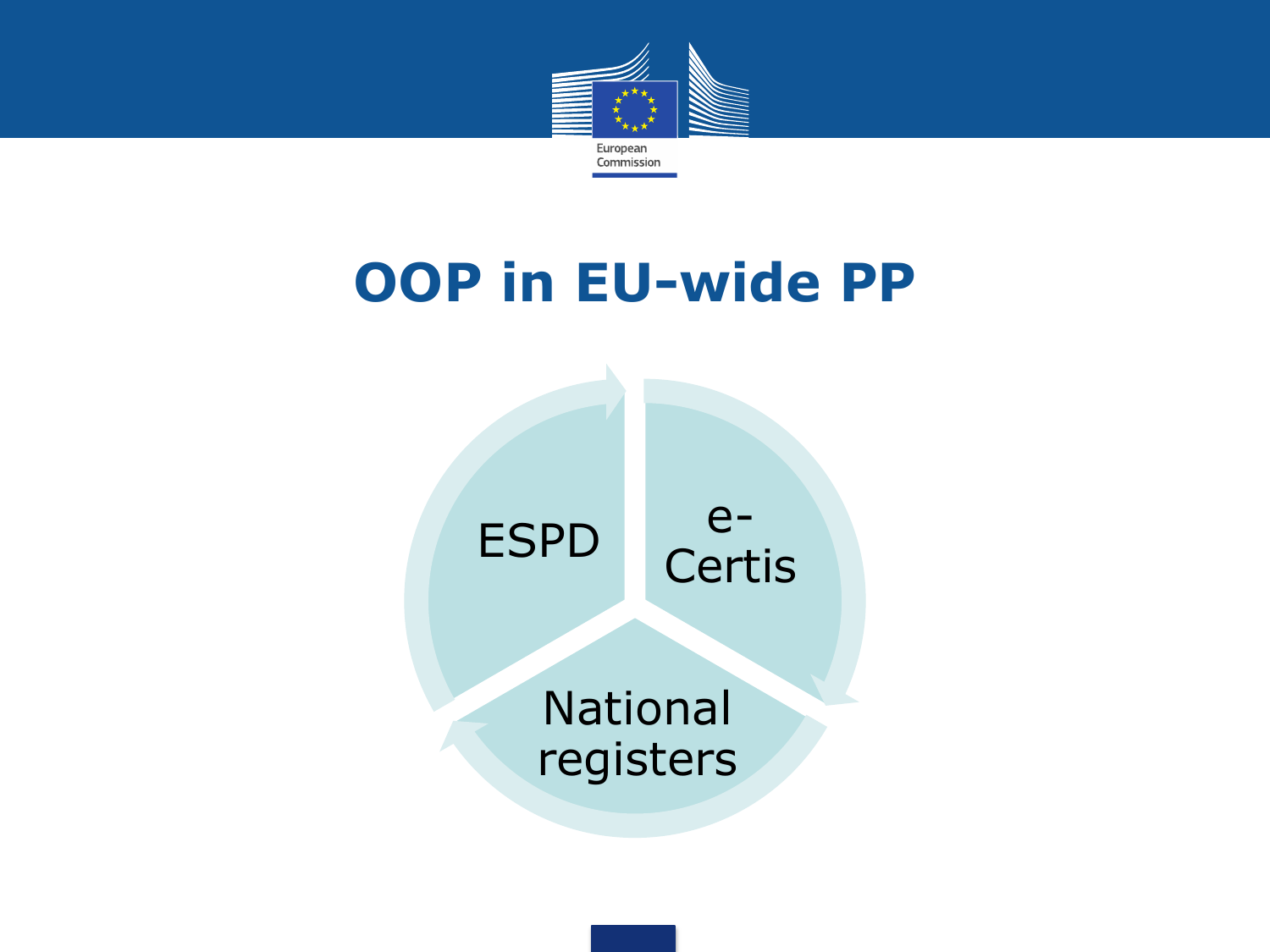

#### **Member States planning to integrate the ESPD with a pre-qualification system of suppliers**



 $Yes = No$